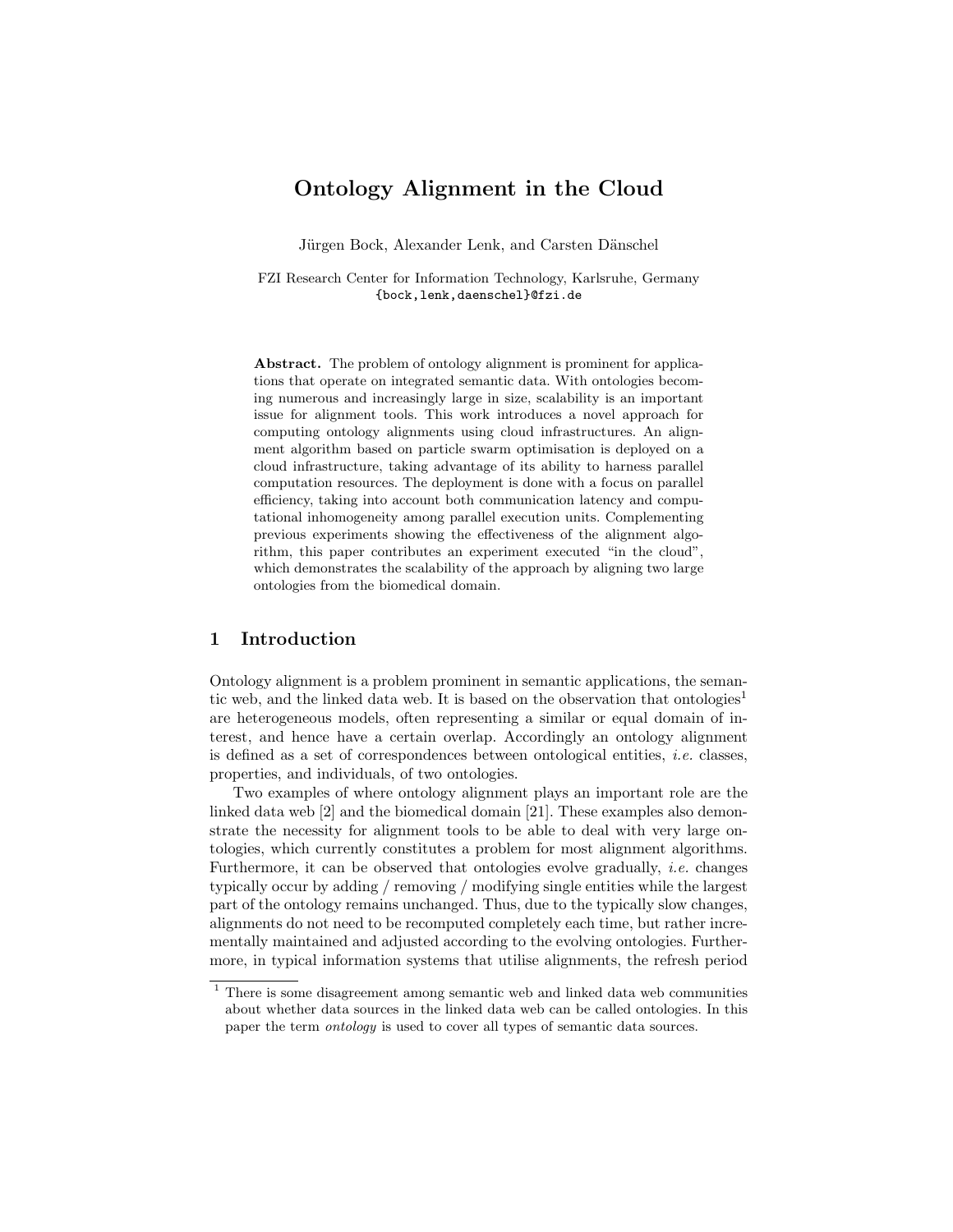for alignments is not time-critical, *i.e.* alignments do not need to be recomputed ad-hoc, but can be adjusted offline, e.g. in nightly alignment jobs.

This paper addresses the scalability problem of ontology alignment by utilising cloud computing as a massively parallel computation infrastructure. The algorithm to be deployed in the cloud is an alignment algorithm based on particle swarm optimisation (PSO) [4]. A PSO-based approach to the ontology alignment problem has several characteristics that meet the aforementioned observations:

- 1. The algorithm provides a meta-heuristic, which is independent of the objective function to be optimised. Hence it is straightforward to exchange or adapt the objective function according to the alignment scenario at hand.
- 2. The algorithm works incrementally, which has two beneficial effects: Firstly, the algorithm can be interrupted at any time providing the best alignment that has been discovered so far. Secondly, the algorithm can be provided with an initial (partial) alignment as a start configuration to be refined. This in particular allows for alignment evolution of gradually changing ontologies.
- 3. The algorithm is inherently parallelisable allowing for efficient execution on parallel computing infrastructures.

The first two issues are inherent to the application of the PSO meta-heuristic. However, the usability of the approach depends on an efficient deployment on parallel computing infrastructures. Computation and adjustment of alignments on an irregular basis usually does not justify the acquisition of large parallel hardware infrastructures.

Cloud computing infrastructures are scalable and can be used for data intensive parallelisable jobs, as it has successfully been shown e.g. in the field of bio-informatics [20]. Recently, cloud computing has also been recognised as a promising technique to provide scalability for web data processing [18]. The use of cloud infrastructures provides the possibility to access a large number of computing resources in a convenient way without the need of operating one's own, expensive data centre. Many offerings by cloud providers such as Amazon Web Services<sup>TM</sup> (AWS)<sup>2</sup> are based on a pay-per-use pricing model with an hourly rate. This allows for flexible use of computation resources, since accessing large amounts of computation power for a short period of time comes at the same costs as using just a few resources for a long period of time.

The remainder of this paper is structured as follows. In Sect. 2 relevant background knowledge and related work is presented. Section 3 introduces the approach of ontology alignment by PSO and demonstrates its parallel scalability. Justified by these insights, Sect. 4 discusses the design and implementation of a cloud-based deployment of the formerly introduced approach. Experimental results are presented in Sect. 5 demonstrating both the effectiveness by referring to previous benchmarks, and the scalability by using a real-world biomedical alignment scenario. Section 6 summarises the contributions and provides an outlook on future work.

 $^2$  http://aws.amazon.com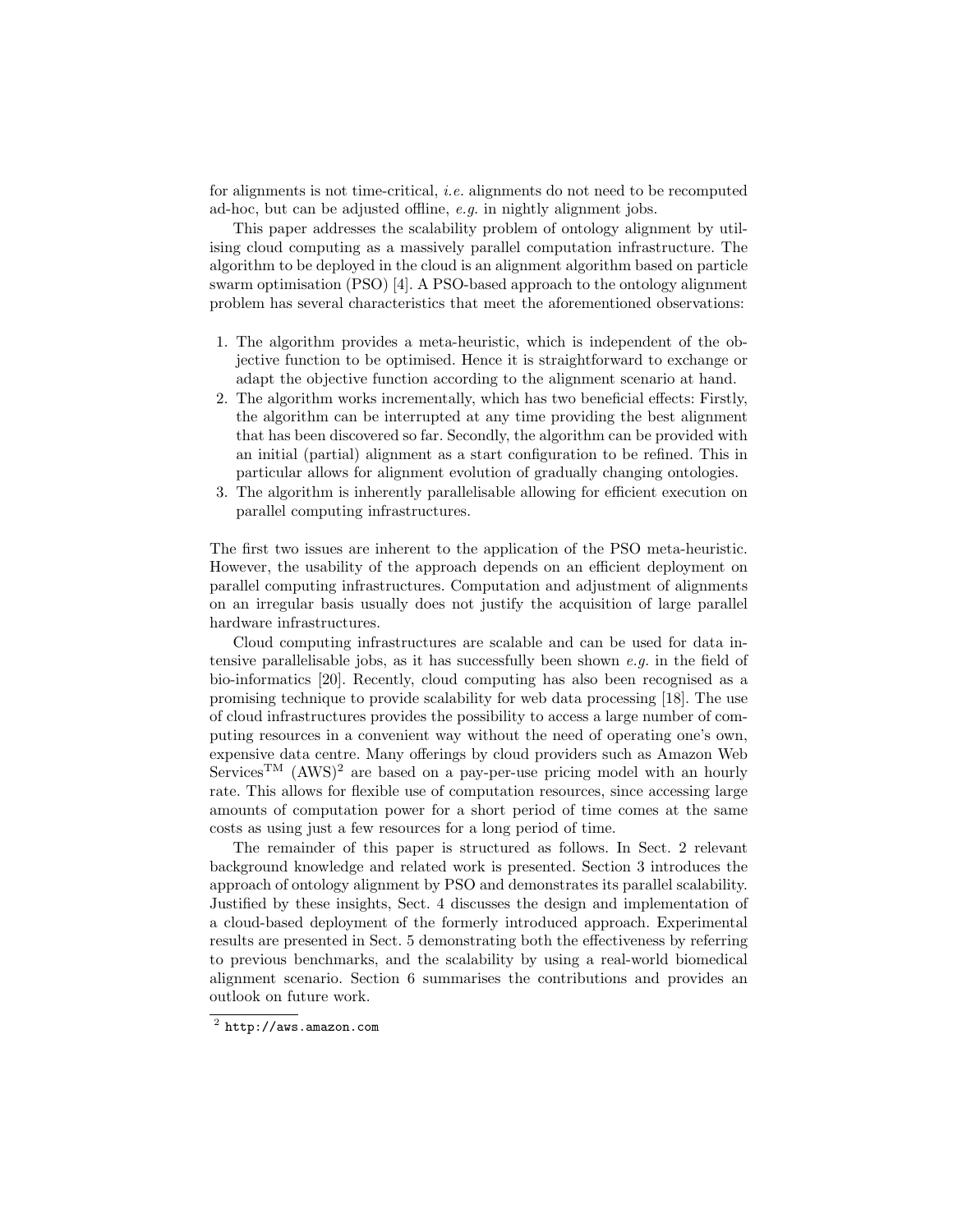# 2 Foundations

This section introduces ontology alignment, particle swarm optimisation (PSO), and cloud computing in more details.

### 2.1 Ontology Alignment

An ontology alignment is defined as a set of correspondences between ontological entities [10], i.e. classes, properties, and individuals, of two ontologies. In this approach, an entity can correspond to at most one entity of the other ontology, which denotes what Euzenat and Shvaiko call an ?:? alignment [10]. Ontology alignment detection can be perceived as an optimisation problem [4], where the task is to find the optimal alignment of two ontologies w.r.t. the criteria denoted in terms of an evaluation function. These criteria can be based on several basic matching techniques [10, Chap. 4] or other measures, respecting domain specific and modelling language specific characteristics of the ontologies to be aligned.

A representative overview of the state-of-the-art in ontology alignment is given by Euzenat and Shvaiko [10, Chap. 6] and by the yearly Ontology Alignment Evaluation Initiative (OAEI) [9]. Most systems focus on the improvement of alignment quality, whereas the scalability problem has attracted interest only recently. As the OAEI participation shows, only few systems are capable of dealing with large ontologies [9, Sect. 10].

### 2.2 Particle Swarm Optimisation (PSO)

PSO is a biologically and socioculturally-inspired meta-heuristic [12, 13, 8], originally proposed in 1995 by Kennedy and Eberhart [12]. It has become a major research field since then.

PSO algorithms use a population of particles to find the optimal parameter configuration with respect to one or more objective functions. Each particle represents a candidate solution. A particle's fitness is evaluated using objective  $function(s)$ . During initialisation, each particle in the swarm is assigned a random position in the parameter space. A PSO algorithm runs iteratively, where in each iteration, each particle adjusts its position in the parameter space by adding a velocity vector to its current position. These particle updates can be performed in parallel. The velocity vector for a particle is determined by the particle's previous velocity (inertia), the best position that has been visited by any neighbour of the particle so far (social component), and the best position, the particle itself has visited so far (*cognitive component*). Regarding the social component, several models of defining particle neighbourhoods have been analysed. Such models are called social network structures or topologies. A PSO algorithm is called gBest (global best) PSO, if the neighbourhood of a particle consists of the whole swarm. Thus the *qBest* PSO is a special case of the *lBest* (local best) PSO, where the neighbourhood of a particle comprises only a subset of the swarm [8, Chap. 12].

It is important to note, that the particle swarm search heuristic works without any knowledge about the objective function(s). Hence an objective function is replaceable and adjustable to arbitrary optimisation problems.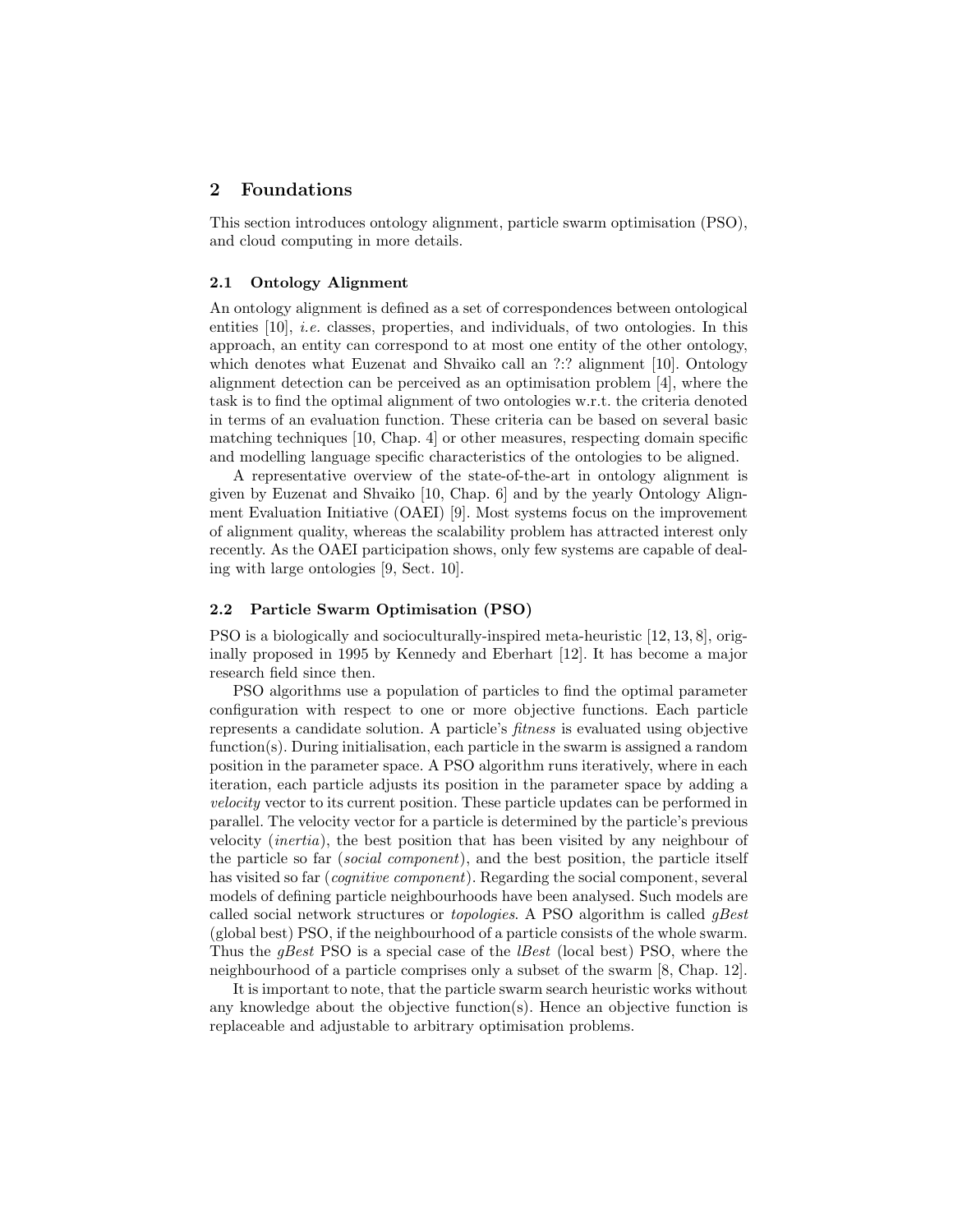### 2.3 Cloud Computing

Cloud computing is a new paradigm that has been evolving over the last few years. Most definitions of cloud computing have in common that cloud computing offerings can be categorised using the "Everything as a Service" (XaaS) model. A more detailed view of this model is the "Cloud Computing Stack" [16]. According to the XaaS model the three main service classes are "Software as a Service" (SaaS), "Platform as a Service" (PaaS), and "Infrastructure as a Service" (IaaS). While SaaS offerings usually provide an interface directly to the end user by providing a Web service interface or a graphical user interface (GUI) the PaaS and IaaS offerings can be used by software architects to build new SaaS services on top of them. PaaS offerings usually provide a platform where the software developer can deploy the new services [16].

The IaaS offerings at the "Basic Infrastructure Services" level, give the developer full control over the servers that are running his software. At this level the user can deploy new machines using Web service technologies. This offers the power and flexibility to work on a machine level without running one's own data center and so having convenient access to new resources. Offerings such as Amazon EC2 give users the opportunity to automatically deploy hundreds of virtual machines within minutes. Thus, it is possible to build highly scalable applications that can scale up and down in short periods. One famous example of a successful cloud offering is Animoto [1]. The Animoto application transforms music files and photos into small video slide shows. After offering their service to users on a social network the demand of virtual machines went from about 40 to 3500 [15]. This scalability was only possible by designing the Animoto software as a distributed algorithm deployed on Amazon EC2.

Another interesting feature of cloud offerings is the typical pay-as-you-go pricing model. This means that users only pay for the resources they are really using. Having such a pricing model it makes no difference if one single server is running for 10 hours or if 10 servers are running for just one hour. The New York Times used this pricing scheme when they built their "TimesMaschine". By using Amazon EC2 they were able to convert their whole archive (4 TB of scanned TIFF files), spanning the years 1851-1922, to web documents within 24 hours and total costs of US\$ 890 [11].

In the context of semantic technologies and the semantic web, cloud computing technologies have been successfully applied, mainly for RDF storage [22, 19, 18], querying [18], and materialisation of RDF/OWL knowledge bases [24, 23].

# 3 Ontology Alignment by Particle Swarm Optimisation

Considering ontology alignment as an optimisation problem, a novel discrete PSO algorithm (DPSO) has been developed to find an optimal alignment of two ontologies [4]. The algorithm has been implemented under the name  $\text{MapPSO}^3$ and is based on a DPSO algorithm by Correa *et al.* [6], which implements efficient attribute selection in data mining classification tasks.

 $^3$  http://mappso.sourceforge.net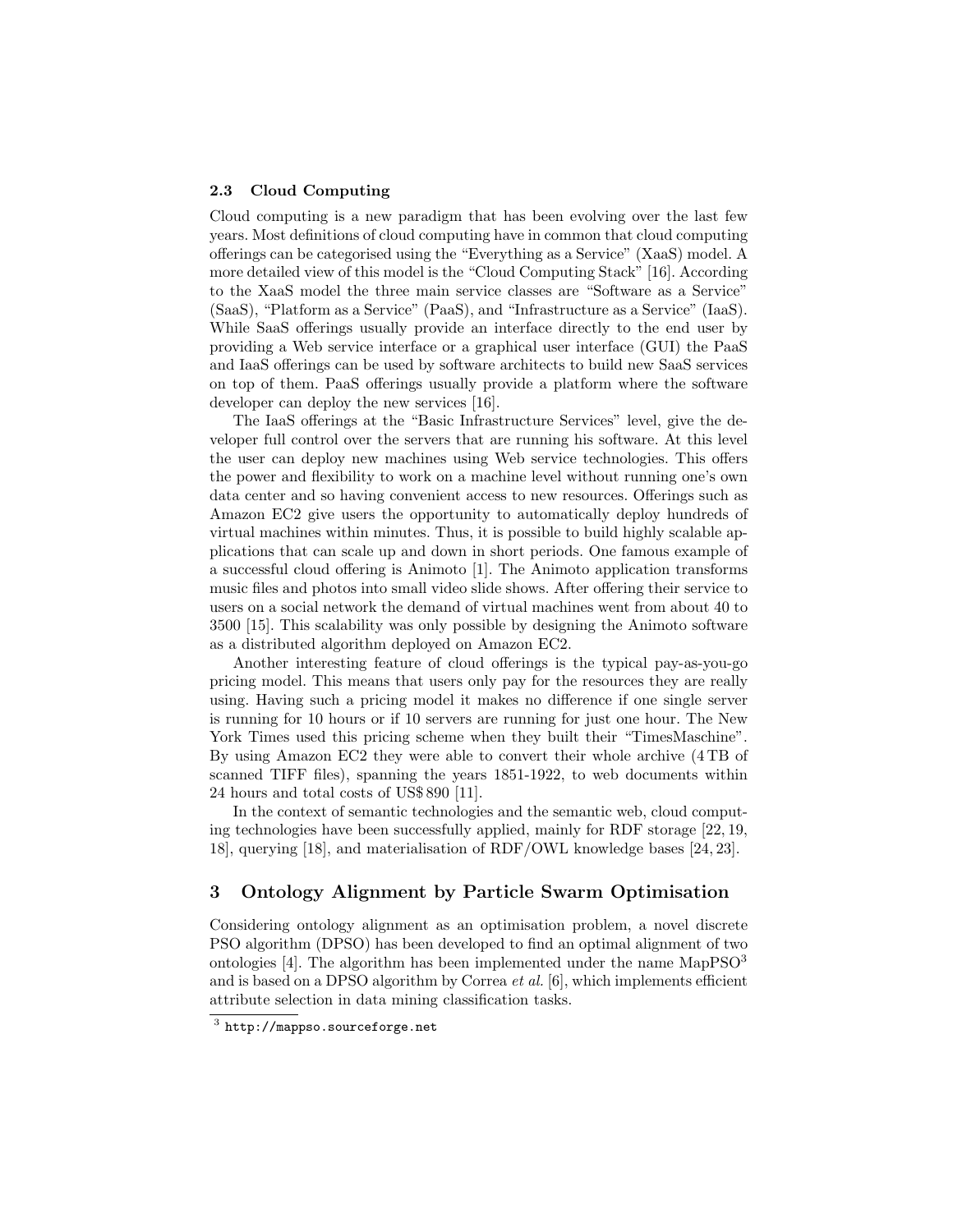#### 3.1 Algorithm

In the case of ontology alignment, each particle represents a valid candidate alignment. With a swarm of particles being initialised randomly, in each iteration, each particle evaluates the alignment it represents via an objective function comprising various basic matching techniques [10, Chap. 4] as well as the size of an alignment. Typically there is only a partial overlap of ontologies, so the alignment algorithm strives for finding the largest alignment, i.e. maximum number of correspondences, of high quality. Base matchers can evaluate a correspondence according to different characteristics, such as lexical or linguistic similarity of entity labels or comments. Moreover, correspondences do not necessarily have to be evaluated in isolation, e.g. a correspondence of two classes can get a better evaluation if a correspondence of their superclasses is also part of the alignment represented by this particle. As discussed in Sect. 2.2 the objective function and thus the base matchers are replaceable and hence can be adapted to particular alignment scenarios. For instance in biomedical ontologies specific OBO<sup>4</sup> [21] annotations can be exploited to evaluate the similarity between entities.

Similar to the previous work by Correa et al. [6] and the original binary PSO algorithm by Kennedy and Eberhart [14], particle movements are determined by proportional likelihoods, since the traditional notion of velocity vectors is not applicable for binary search spaces, as it is the case for ontology alignment. The likelihood for a correspondence to be contained in a particle in the subsequent iteration is increased, if the correspondence exists in the global best (social component) or personal best (cognitive component) particle configuration.

This update mechanism allows for a guided convergence of the swarm to a global optimum, which represents the best alignment with respect to the basic matching techniques specified as objective function. Moreover, the size of each particle varies during the execution of the algorithm influenced by the size of the global best alignment. This causes the algorithm to search for the optimum size of the alignment, i.e. partial overlap, as well.

### 3.2 Parallel Efficiency

A detailed theoretical discussion of the correlation between population size and number of iterations with respect to the swarm convergence goes beyond the scope of this paper. Figure 1 illustrates an empirical analysis of the convergence towards the optimum<sup>5</sup> when aligning small ontologies of the OAEI benchmark dataset. The figure shows clearly that a larger number of particles results in faster convergence by reducing the number of required iterations and thus reducing wall-clock runtime. Where it takes about 225 iterations for a swarm of 8 particles to reach an alignment of high quality, the same result is achieved in only 90 iterations by a swarm of 64 particles. Using only 2 particles does not reach an equally good result within 300 iterations.

<sup>4</sup> Open Biomedical Ontologies

<sup>&</sup>lt;sup>5</sup> Note that the optimum depends on the chosen base matchers and thus not necessarily has to be 0.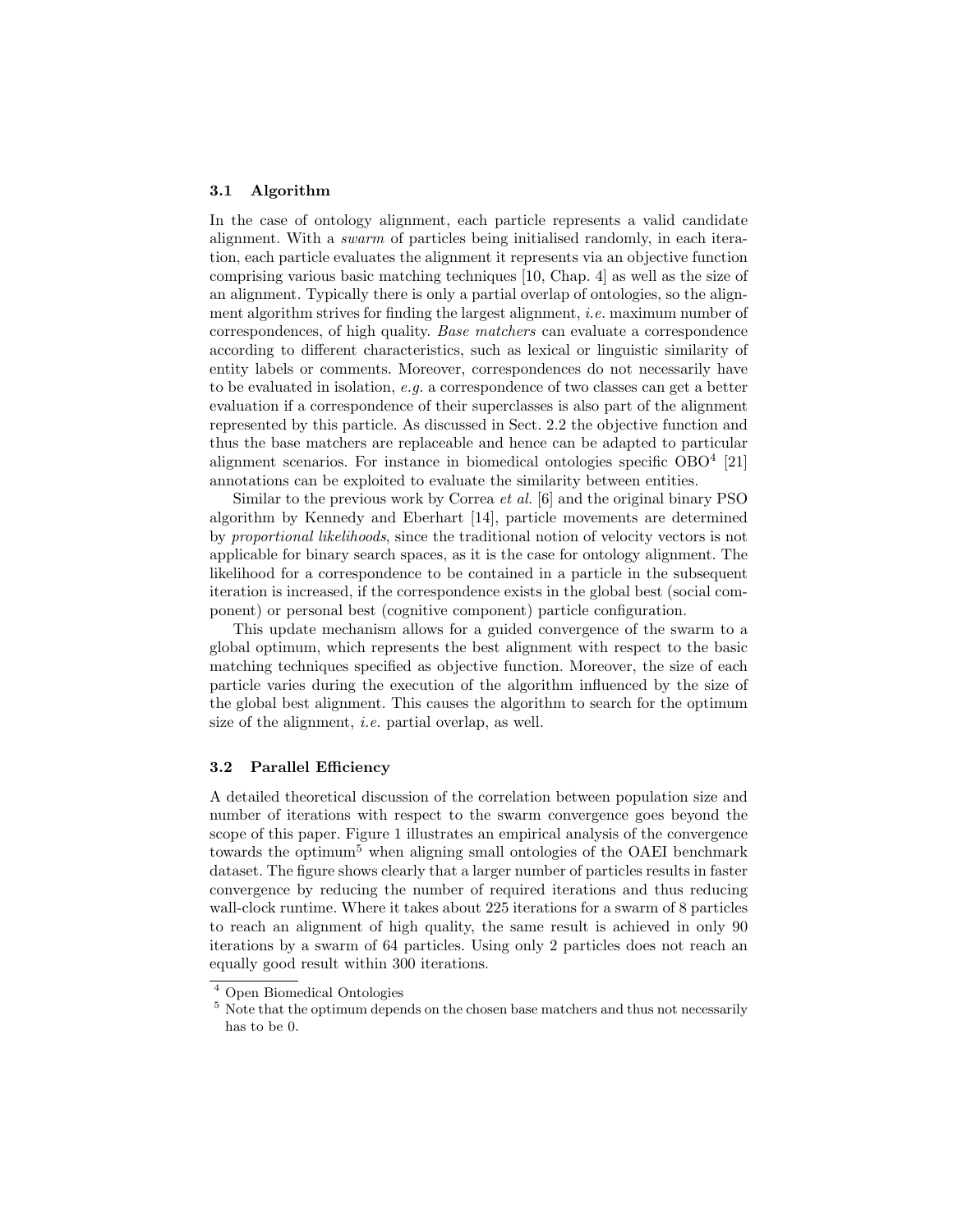

Fig. 1. Convergence of the PSO algorithm for different population sizes using test case 101 of the OAEI benchmarks. Alignment quality is represented as the fitness of the global best particle, where a smaller value represents better alignment quality.

### 4 Deployment in the Cloud

To obtain the required scalability, the PSO-based alignment algorithm has been ported to Amazon Web Services<sup>TM</sup> (AWS), the IaaS cloud service of Amazon<sup>®</sup>. AWS is one of the biggest IaaS providers with a large and active community, and is representative for any other IaaS provider in the context of this work.

The deployment has been realised using a server-worker pattern. Several workers evaluate and update several local particles each, while they are managed by a central server. Each worker determines the local best alignment among the results of its particles and sends it to the server. The server determines the global best alignment, then broadcasts it and synchronises the workers. Exchange of information between server and workers is realised by the Amazon Simple Queue Service  $(SQS)^6$  or via TCP/IP. The exchange of concrete particle states is realised by the Amazon Simple Storage Service  $(S3)^7$  for reasons of scalability, reliability, and parallel access.

### 4.1 Challenges

Deploying the algorithm on virtual machines connected by a network bears two main challenges. Firstly, the communication latency is much higher when communicating via network than via main memory. Hence finding and broadcasting the global best particle leads to a higher communication overhead, which slows down the algorithm and creates unwarranted costs.

 $^6$  https://aws.amazon.com/sqs/

<sup>7</sup> https://s3.amazonaws.com/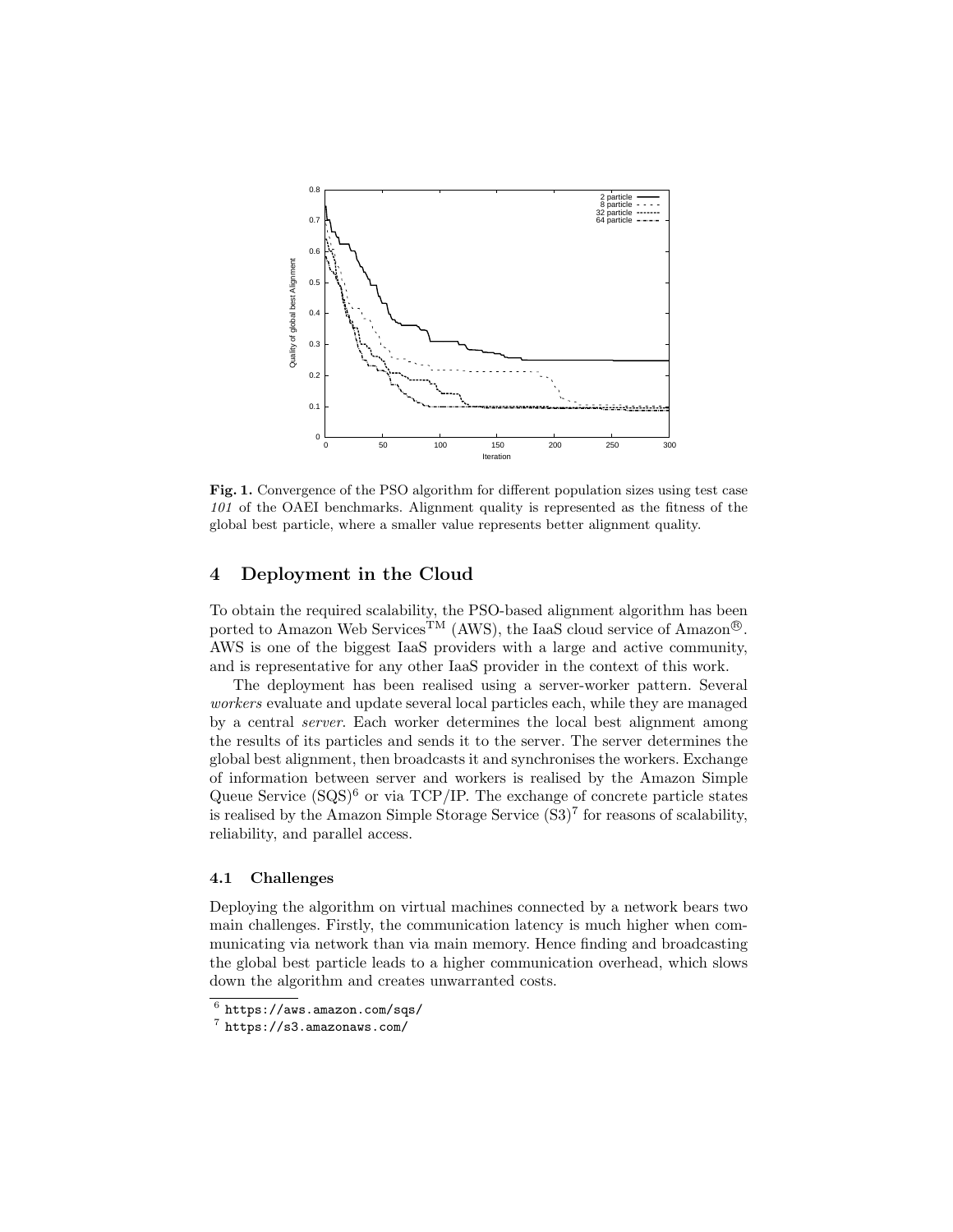Secondly, the computation times of workers in a particular iteration differ. This difference occurs mainly for two reasons: The unpredictable performance of the virtual environment, and the varying particle sizes. The performance of the virtual machine depends on its mapping to real hardware. For example a "noisy" neighbour, *i.e.* another program sharing the same real hardware via a different virtual machine, can slow down network communication. In turn, a virtual machine can utilise more computing power if there are no or only inactive neighbours. This results in unbalanced performance of the virtual machines. The random initialisation of particles and their different sizes add to this discrepancy in computation time. A small particle needs less computation time than a big particle, therefore a worker with smaller particles will require less runtime per iteration. The random initialisation of particles with different sizes is necessary to search for the optimal alignment size and thus be able to identify partial overlaps of ontologies. This computation time discrepancy causes fast workers to idle while waiting for the slower workers and thus decreases parallel efficiency.

### 4.2 Increasing Parallel Efficiency

The challenges of deploying the algorithm to a cloud-based infrastructre identified have been addressed and solutions are proposed as follows.

Addressing Latency. Amazon SQS was used as a means for communication between server and workers. Amazon advertises SQS as reliable, scalable, and simple. However, it turned out that SQS has high latency. For reducing the network latency, direct communication has been implemented using the TCP/IP protocol. Apart from reduced latency, this also resulted in a reduction of the additional communication overhead caused by multiple workers.

The latency is reduced further by only sending particle states when necessary, i.e. when a better particle state has been found. To achieve this a worker sends the fitness value of its local best particle to the server and writes the particle state itself into the S3 database. The server then broadcasts the global best fitness and the according database location to all worker instances.

The number of read operations is minimal, since in the PSO topology used, each particle must know about the global best. In case the global best does not change, no worker has to read a particle state. The (unlikely) worst case in terms of communication latency happens if every worker finds a new best alignment and thus writes its particle state before it has to read a new one found by another worker in the same iteration.

Addressing Runtime Discrepancy. The effect that workers require different runtimes for particle fitness computation can be minimised by particle pooling, i.e. having each worker instance computing multiple particles. Using few particles per worker results in high runtime variance between workers caused by different particle sizes and the resulting uneven workload. Using more particles per worker, i.e. the workload for each worker being the sum of workloads contributed by each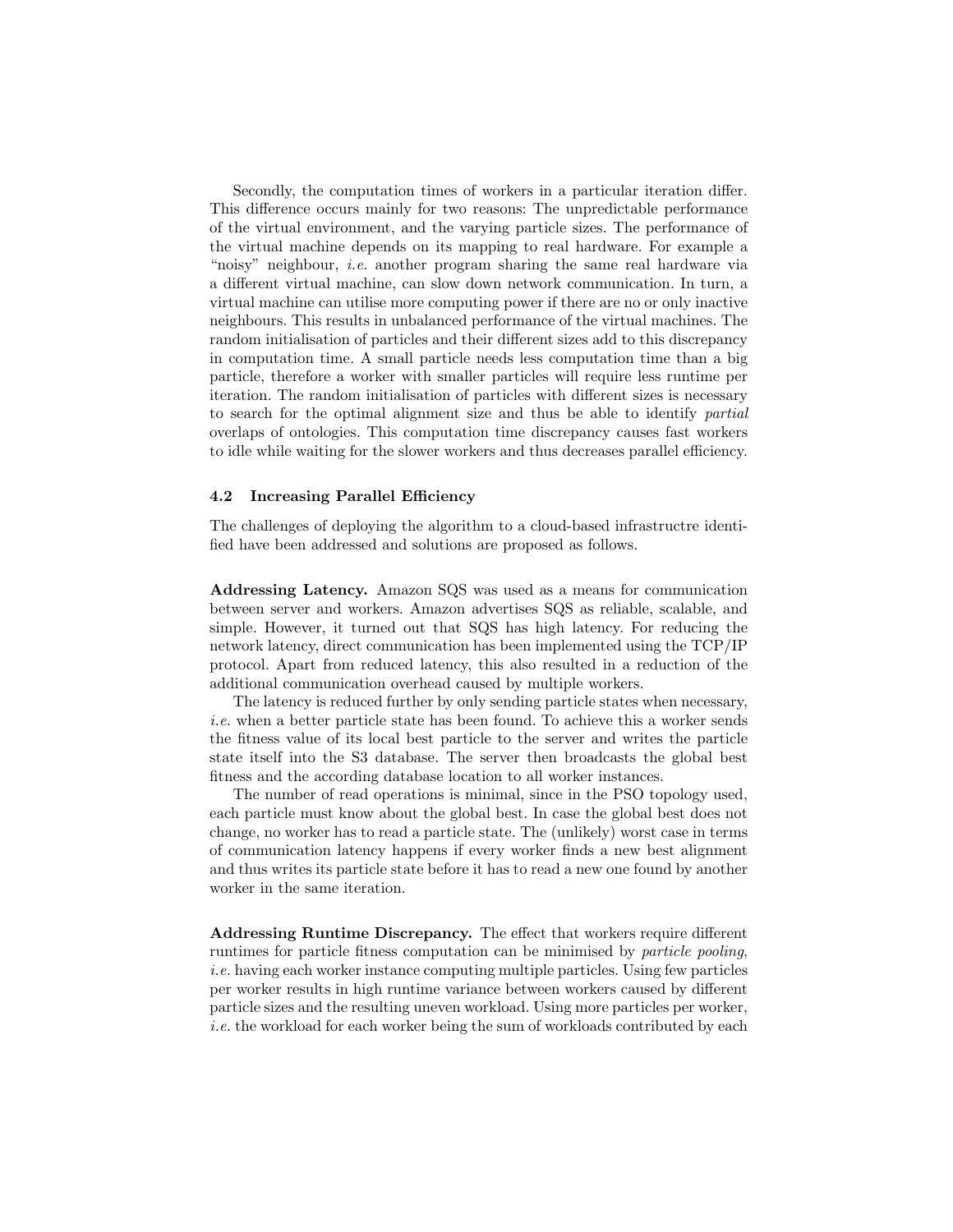of its particles, averages the runtime because a rather uniform distribution of small and big particles per worker is expected. Using a multi-particle approach also increases parallel efficiency due to the increased overall runtime required to evaluate and update several particles. By increasing the runtime the proportion of time used for communication decreases and thus parallel efficiency is increased.

Using *asynchronous* particle updates is another way to compensate the runtime discrepancy. When using synchronous particle updates every worker has to wait for the slowest worker and thus is wasting computation time. In the asynchronous communication mode workers keep on evaluating and updating their particles until they find a particle state that is better than the global best they know about. They send this particle state to the server and continue. The server broadcasts the new particle state if it is better than the global best known by the server. Preventing workers to idle drastically increases parallel efficiency.

Introducing an asynchronous particle update strategy has an effect on the underlying particle swarm meta-heuristic. Having not all particles exchanging information at the same time step has a similar effect than changing the social network structure of the PSO from a star topology to a cluster topology<sup>8</sup>  $[8,$ Chap. 12], which results in fast communication between particles on the same worker compared to the communication between workers themselves. A clustered (lBest) topology in general results in slower convergence but better robustness compared to the star  $(gBest)$  topology [8, Chap. 12].

Furthermore, a loss of information can be observed compared to the synchronous update mechanism. This is due to the fact, that particles compute iterations with possibly outdated information about the global best, which might be available on a worker that is still computing another particle. This problem has been analysed by Lewis *et al.* [17]. Their investigations revealed that the information loss can be compensated by the increased number of computations that are possible due to the reduced waiting time.

The beneficial effect on the runtime for an alignment is reflected in Fig. 2, showing runtime behaviour for two medium sized ontologies for both synchronous and asynchronous particle updates. As expected, using an asynchronous communication mode does not have any effect if only a single worker is used. However, for 16 workers that need to communicate their local best results in each iteration, a clear runtime improvement of almost 50 % can be observed.

One further effect resulting from the asynchronous particle updates is that workers hosting mainly small particles can complete an iteration more quickly than those hosting mainly large particles. Therefore small particles tend to compute more iterations and thus influence the swarm stronger than it would be the case in the synchronous mode. This is beneficial to the overall runtime of the algorithm, because the average size of particles is smaller and therefore iterations are faster.

 $8\,$  While in a star topology, every particle shares information with every other particle, the cluster topology allows only groups of particles to communicate with each other, while the groups themselves exchange information only via dedicated particles, which are part of two clusters.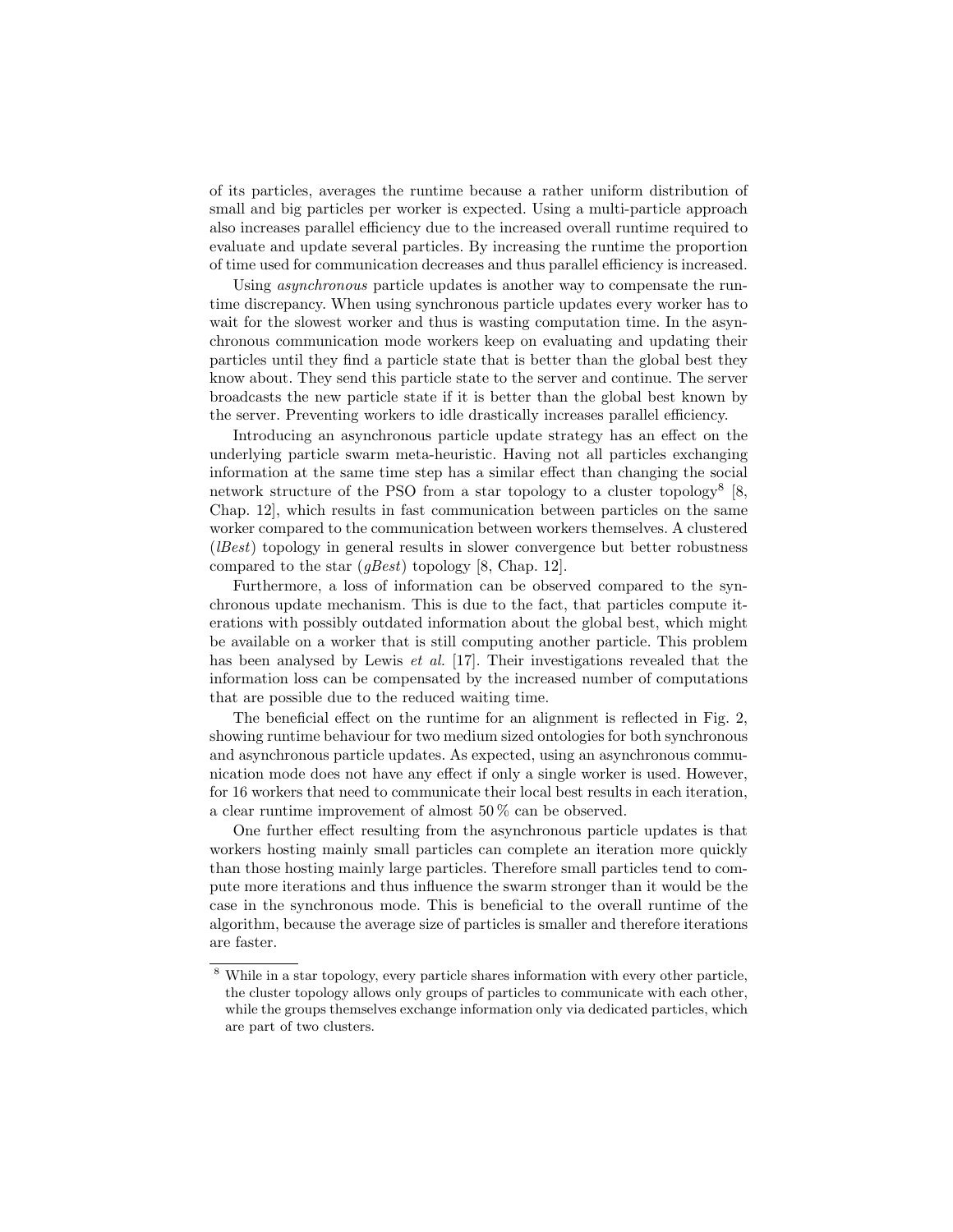

Fig. 2. Synchronous vs. asynchronous particle updates using 1 and 16 workers with 1 particle per worker. Bars denote an average of 10 runs (individual runs denoted left of the bars). Depicted is the total runtime for an alignment of the mouse ontology from the OAEI anatomy track with itself.

### 5 Evaluation

Since for large ontologies there are no reference alignments available, effectiveness and scalability of the approach need to be evaluated separately. While it can be shown for small benchmark ontologies, that the algorithm produces correct results using a problem specific parameter configuration, a separate experiment has been conducted evaluating scalability using a cloud infrastructure.

### 5.1 Effectiveness

Previous evaluations of the MapPSO system at the Ontology Alignment Evaluation Initiative (OAEI) campaigns 2008 and 2009 [3, 5] have shown the effectiveness of the approach. In particular with respect to relaxed precision and recall metrics  $[7]$  the OAEI 2009 organisers report that "[...] MapPSO has significantly better symmetric precision and recall than classical precision and recall, to the point that it is at the level of the best systems." [9]. The reason for this difference to classical metrics is most likely the rather generic parameter configuration that has been used for all benchmark tests, without adaptation to the single alignment scenarios. This generic parameter configuration is a restriction that is of minor importance in real-world alignment scenarios.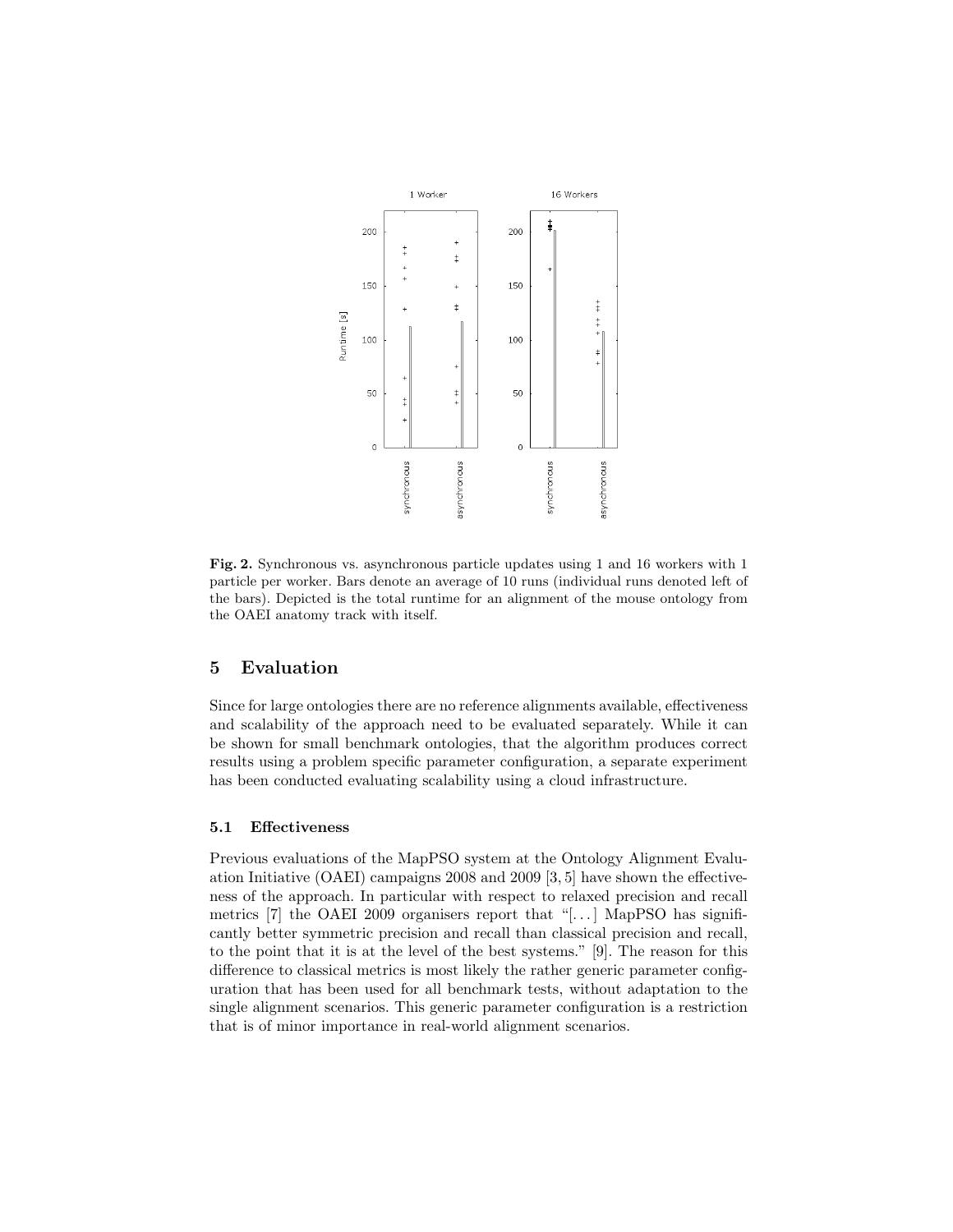#### 5.2 Scalability

In order to demonstrate the scalability of this approach, an experiment was conducted aligning two large ontologies from the biomedical domain. The chosen ontologies were the Gene Ontology  $(GO)^9$  with 31,650 classes, and the Medical Subject Headings (MESH) Ontology<sup>10</sup> with 15,343 classes, both converted to the OWL format. Specific base matchers were used that take advantage of the class annotations resulting from the conversion from OBO to OWL.

In the experiment a population of 128 particles was used distributed on 16 Amazon EC2 instances (workers) and thus utilising particle pooling by computing 8 particles per worker. The EC2 instances were of the type "High-CPU Extra Large Instance, 7 GB of memory, 20 EC2 Compute Units (8 virtual cores with 2.5 EC2 Compute Units each), [...] 64-bit platform, [where] one EC2 Compute Unit (ECU) provides the equivalent CPU capacity of a 1.0-1.2 GHz 2007 Opteron or 2007 Xeon processor<sup>"11</sup>. The setup was chosen in a way, that the number of particles on each instance matches the number of virtual cores, thus enabling efficient multi-threading of particle computation.

The experiment was run for 3.5 h, where due to the asynchronous particle updates, workers computed between 50 and 75 iterations. The difference in the number of iterations illustrates the different computational efforts of each worker. Workers that achieved a lower number of iterations than other workers at the same time, are most likely computing smaller particles on average. This illustrates the runtime discrepancy addressed in Sect. 4.1 and the increased parallel efficiency gained by using an asynchronous approach. By using a synchronous approach the slowest particle constitutes an upper bound and thus a maximum of 50 iterations could have been computed in 3,5 h. The asynchronous approach, however, computes an average of 62.875 iterations, which is an increase of 25 %.

Since there is no reference alignment available for GO and MESH as there is none for any other large ontologies, no statement about the result quality can be made. The experiment, however, demonstrates the scalability of the proposed approach, operating on large ontologies and converging to an alignment.

### 6 Conclusion

The problem of large-scale ontology alignment detection has been addressed by a PSO-based approach. PSO has the characteristics of  $(i)$  being independent of its objective function(s) and thus easily adaptable to various ontology alignment scenarios,  $(ii)$  being incremental, *i.e.* able to refine an alignment when input ontologies evolve, and (iii) being inherently parallelisable. The latter aspect has been exploited in this paper by deploying the algorithm in the AWS cloud. This deployment is making use of the emerging cloud computing paradigm, which

 $^9$  http://www.geneontology.org/

<sup>10</sup> http://www.nlm.nih.gov/mesh/meshhome.html

 $11$  http://aws.amazon.com/ec2/#instance, accessed 2010/06/19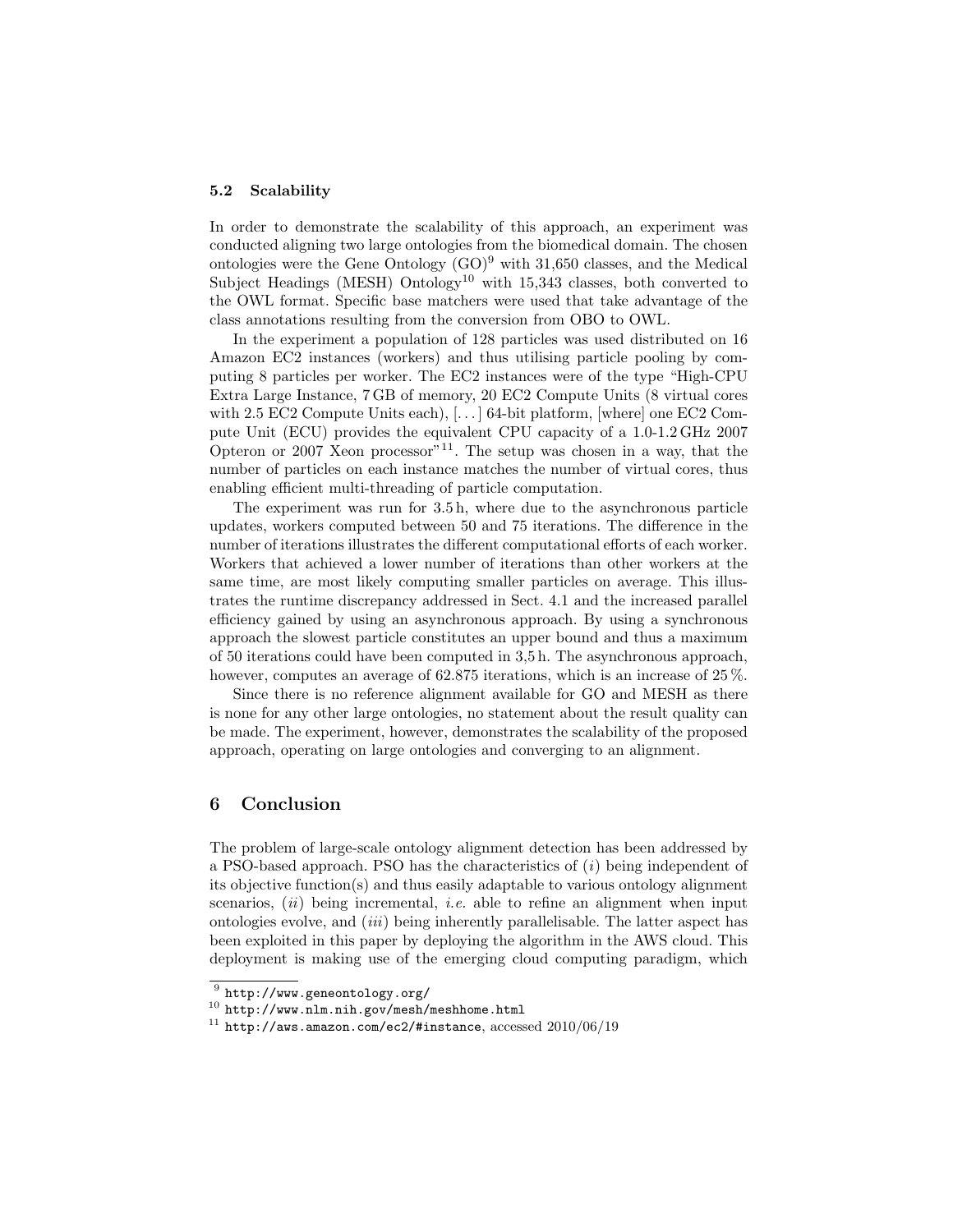provides an on-demand infrastructure for dynamic computational needs, as it is the case for alignment refinements of gradually evolving ontologies.

When utilising parallel computation infrastructures on a pay-per-use basis, such as cloud offerings, it is crucial to maximise parallel efficiency. Due to the variable particle sizes used in this approach, different computation times for each particle in each iteration can be observed. Thus particle pooling, *i.e.* multiple particles per cloud instance, as well as asynchronous particle updates have been introduced to the algorithm in order to reduce the time wasted by idling particles.

Previous experiments in the course of OAEI participations have shown the effectiveness of the PSO-based approach. Complementing these results, the scalability via parallelisation has been shown for two large biomedical ontologies.

Having realised the successful deployment of an ontology alignment algorithm in the cloud using an IaaS provider, it is a straightforward extension to provide ontology alignment itself as a web service (SaaS) based on a dynamic and scalable infrastructure. This enables large-scale ontology alignment for every user without bothering about hardware requirements. Together with the anytime behaviour of the PSO-based algorithm, business models comprising the dimensions computation time, price, and alignment quality can be created.

# Acknowledgement

The presented research was partially funded by the German Federal Ministry of Economics (BMWi) under the project Theseus (number 01MQ07019).

# References

- 1. Animoto Productions: animoto the end of slideshows:. online, http://www. animoto.com, last seen: 2010/06/16
- 2. Bizer, C., Heath, T., Berners-Lee, T.: Linked Data The Story So Far. International Journal on Semantic Web and Information Systems 5(3), 1–22 (2009)
- 3. Bock, J., Hettenhausen, J.: MapPSO Results for OAEI 2008. In: Proceedings of the 3rd International Workshop on Ontology Matching (OM-2008). vol. 431. CEUR Workshop Proceedings, http://ceur-ws.org (2008)
- 4. Bock, J., Hettenhausen, J.: Discrete Particle Swarm Optimisation for Ontology Alignment. Information Sciences (Special Issue on Swarm Intellligence and Applications) (2010), article in press
- 5. Bock, J., Liu, P., Hettenhausen, J.: MapPSO Results for OAEI 2009. In: Proceedings of the 4th International Workshop on Ontology Matching (OM-2009). vol. 551, pp. 193–199. CEUR Workshop Proceedings, http://ceur-ws.org (2009)
- 6. Correa, E.S., Freitas, A.A., Johnson, C.G.: A New Discrete Particle Swarm Algorithm Applied to Attribute Selection in a Bioinformatics Data Set. In: Proceedings of the 8th Genetic and Evolutionary Computation Conference (GECCO-2006). pp. 35–42. ACM (2006)
- 7. Ehrig, M., Euzenat, J.: Relaxed Precision and Recall for Ontology Matching. In: Proceedings of the K-CAP 2005 Workshop on Integrating Ontologies. vol. 156, pp. 25–32. CEUR Workshop Proceedings, http://ceur-ws.org (2005)